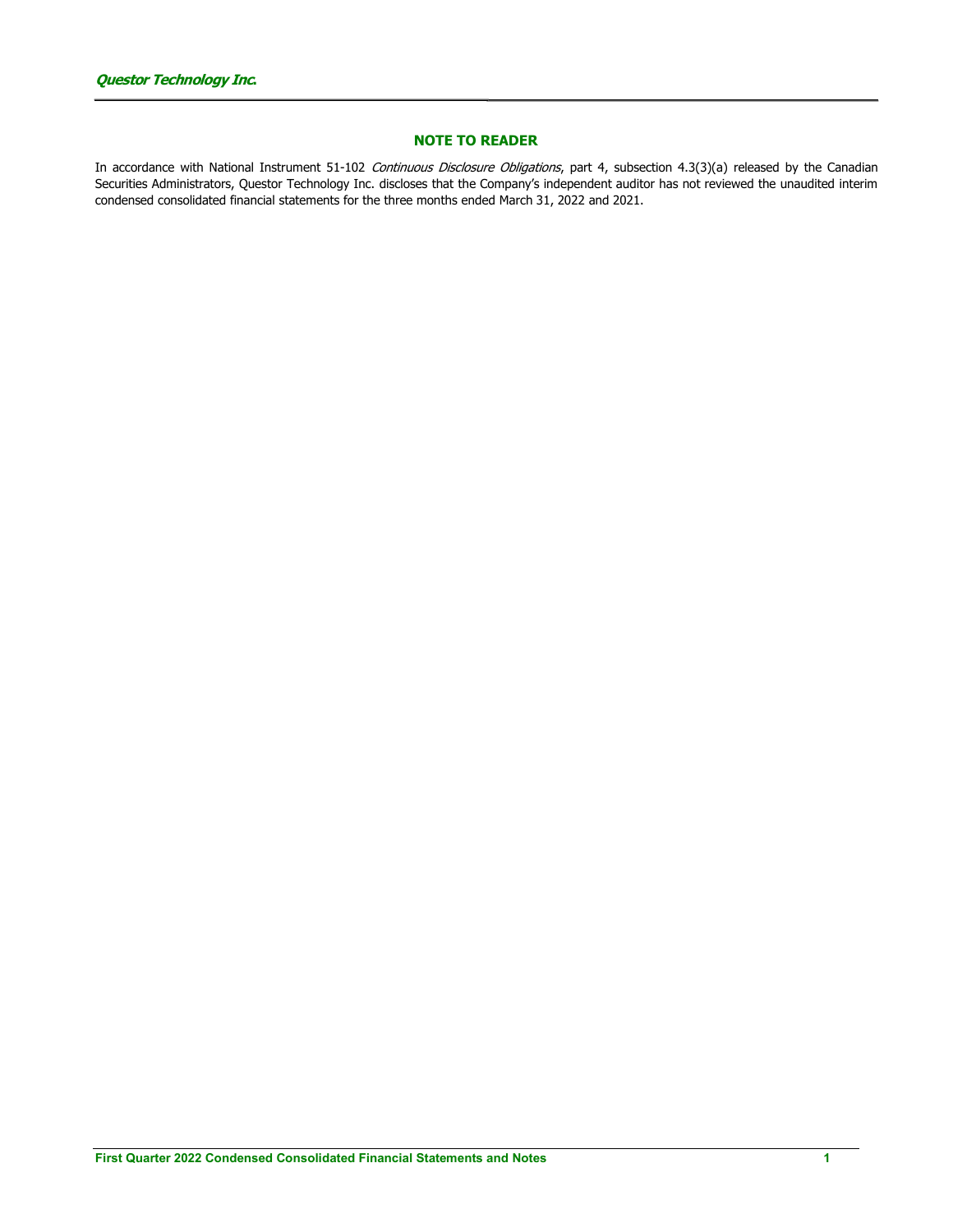# CONDENSED CONSOLIDATED STATEMENTS OF FINANCIAL POSITION

Stated in Canadian dollars, unaudited

|                                                    | <b>Notes</b>   | March 31, 2022 | December 31, 2021 |
|----------------------------------------------------|----------------|----------------|-------------------|
| <b>ASSETS</b>                                      |                |                |                   |
| <b>Current assets</b>                              |                |                |                   |
| Cash and cash equivalents                          |                | \$15,773,251   | \$14,660,080      |
| Trade, contract assets and other receivables       |                | 1,499,389      | 3,154,929         |
| Inventories                                        |                | 1,316,657      | 1,183,890         |
| Prepaid expenses and deposits                      |                | 322,321        | 412,443           |
| Current tax assets                                 |                | 68,339         | 153,339           |
| Total current assets                               |                | 18,979,957     | 19,564,681        |
| <b>Non-current assets</b>                          |                |                |                   |
| Property and equipment                             | 3              | 13,264,468     | 13,789,935        |
| Right-of-use assets                                | 6              | 527,913        | 587,541           |
| Intangible assets                                  | 4              | 1,194,218      | 958,198           |
| Deferred tax assets                                |                | 246,894        | 147,500           |
| Total non-current assets                           |                | 15,233,493     | 15,483,174        |
| <b>Total assets</b>                                |                | \$34,213,450   | \$35,047,855      |
|                                                    |                |                |                   |
| <b>LIABILITIES AND EQUITY</b>                      |                |                |                   |
| <b>Current liabilities</b>                         |                |                |                   |
| Trade payables, accrued liabilities and provisions |                | \$856,848      | \$893,887         |
| <b>Onerous Contract Liabilities</b>                |                | 78,834         | 78,834            |
| Deferred revenue                                   |                | 798,384        | 1,989,289         |
| Current portion of lease obligations               | 6              | 225,975        | 223,051           |
| Current portion of repayable government grant      | $\overline{7}$ | 80,400         |                   |
| Current portion of deferred grant benefits         | $\overline{7}$ | 843,081        | 104,905           |
| <b>Total current liabilities</b>                   |                | 2,883,522      | 3,289,966         |
| <b>Non-current liabilities</b>                     |                |                |                   |
| Lease obligations                                  | 6              | 339,493        | 400,544           |
| Deferred grant benefits                            | $\overline{7}$ | 134,664        | 158,336           |
| Repayable government grant                         | 7              | 658,250        | 716,928           |
| Total non-current liabilities                      |                | 1,132,407      | 1,275,808         |
| <b>Total liabilities</b>                           |                | 4,015,929      | 4,565,774         |
| <b>Shareholders' equity</b>                        |                |                |                   |
| Issued capital                                     |                | 9,093,149      | 9,093,149         |
| Contributed surplus                                |                | 1,573,093      | 1,472,506         |
| Retained earnings                                  |                | 19,623,897     | 19,989,517        |
| Accumulated other comprehensive loss               |                | (92, 618)      | (73,091)          |
| Total shareholders' equity                         |                | 30,197,521     | 30,482,081        |
| <b>Total liabilities and shareholders' equity</b>  |                | \$34,213,450   | \$35,047,855      |

Commitments and Contingencies 13

The accompanying notes are an integral part of these interim condensed consolidated financial statements.

Approved by the Board of Directors:<br>(signed) Stewart Hanlon (*signed*) Stewart Hanlon (*signed*) Audrey Mascarenhas (*signed*) Audrey Mascarenhas (*signed*) Audrey Mascarenhas (*Signed*) Audrey Mascarenhas (*Signed*) Audrey Mascarenhas (*Signed*) and the set of the set of the set o

Audrey Mascarenhas, Director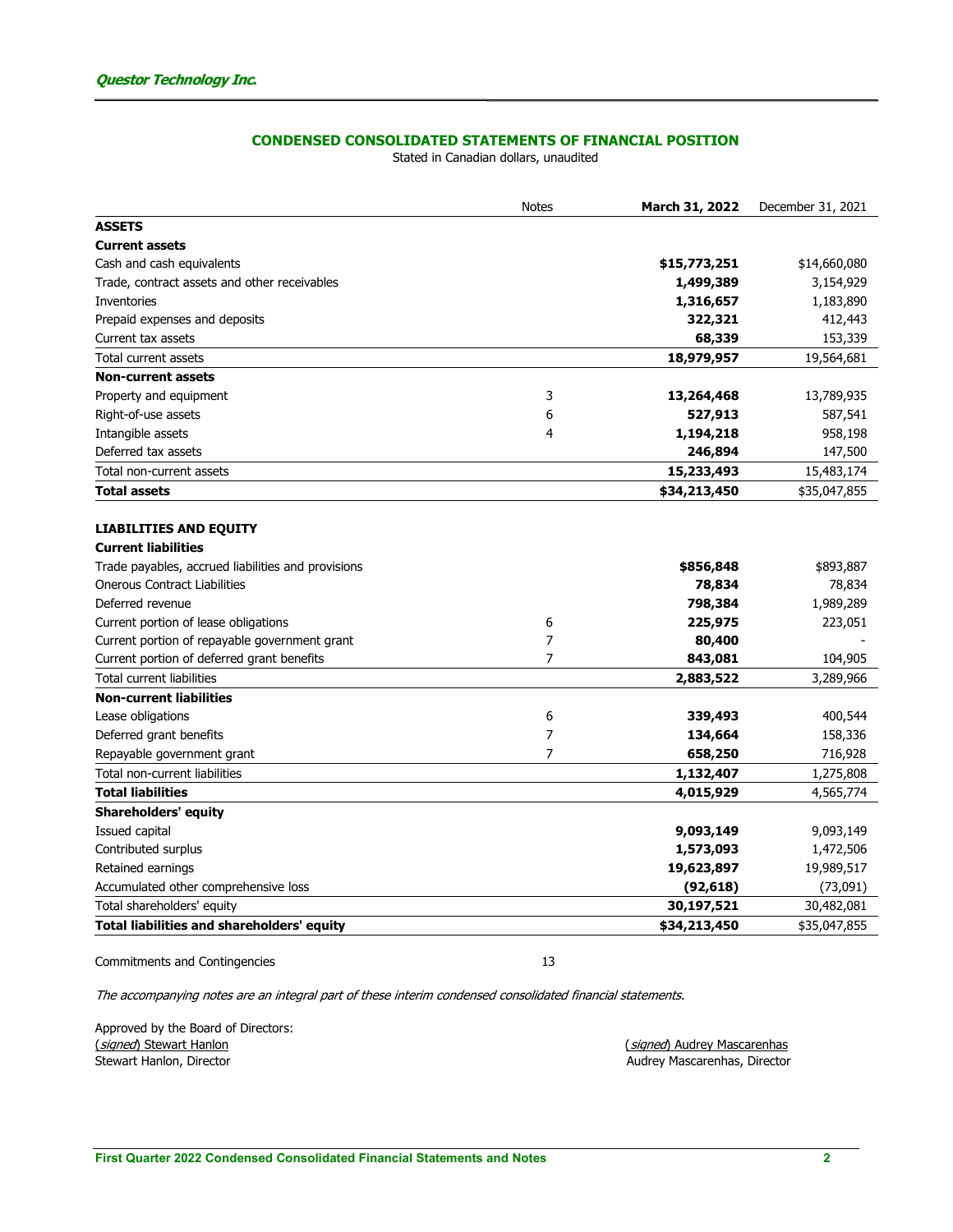# CONDENSED CONSOLIDATED STATEMENTS OF COMPREHENSIVE LOSS

Stated in Canadian dollars except per share data, unaudited

| For the three months ended March 31,                                     | <b>Notes</b> | 2022          | 2021          |
|--------------------------------------------------------------------------|--------------|---------------|---------------|
|                                                                          |              |               |               |
| Revenue                                                                  | 11           | \$2,587,707   | \$1,548,391   |
| Cost of sales                                                            |              | 1,956,798     | 1,512,566     |
| <b>Gross profit</b>                                                      |              | 630,909       | 35,825        |
| Administration expenses                                                  |              | 657,612       | 779,184       |
| Research and development expenses                                        |              | 149,903       | 45,574        |
| Stock based compensation                                                 | 10           | 100,587       | 129,758       |
| Depreciation expense                                                     | 3,6          | 32,984        | 33,889        |
| Amortization of intangible assets                                        | 4            | 35,031        | 71,652        |
| Net foreign exchange losses                                              |              | 40,963        | 69,992        |
| Other expenses                                                           |              | 38,195        | 29,743        |
| Loss before tax                                                          |              | (424,366)     | (1, 123, 967) |
| Income tax recovery                                                      | 8            | (58,746)      | (238,080)     |
| Loss for the period                                                      |              | $$$ (365,620) | $$$ (885,887) |
| Other comprehensive income loss                                          |              |               |               |
| Items that may be reclassified to profit and loss in subsequent periods: |              |               |               |
| Exchange differences on translating foreign operations                   |              | (19, 527)     | (12,079)      |
| <b>Total comprehensive loss</b>                                          |              | $$$ (385,147) | \$(897,966)   |
| Loss per share                                                           | 9            |               |               |
| Basic                                                                    |              | \$(0.01)      | \$(0.03)      |
| <b>Diluted</b>                                                           |              | \$(0.01)      | \$(0.03)      |

The accompanying notes are an integral part of these interim condensed consolidated financial statements.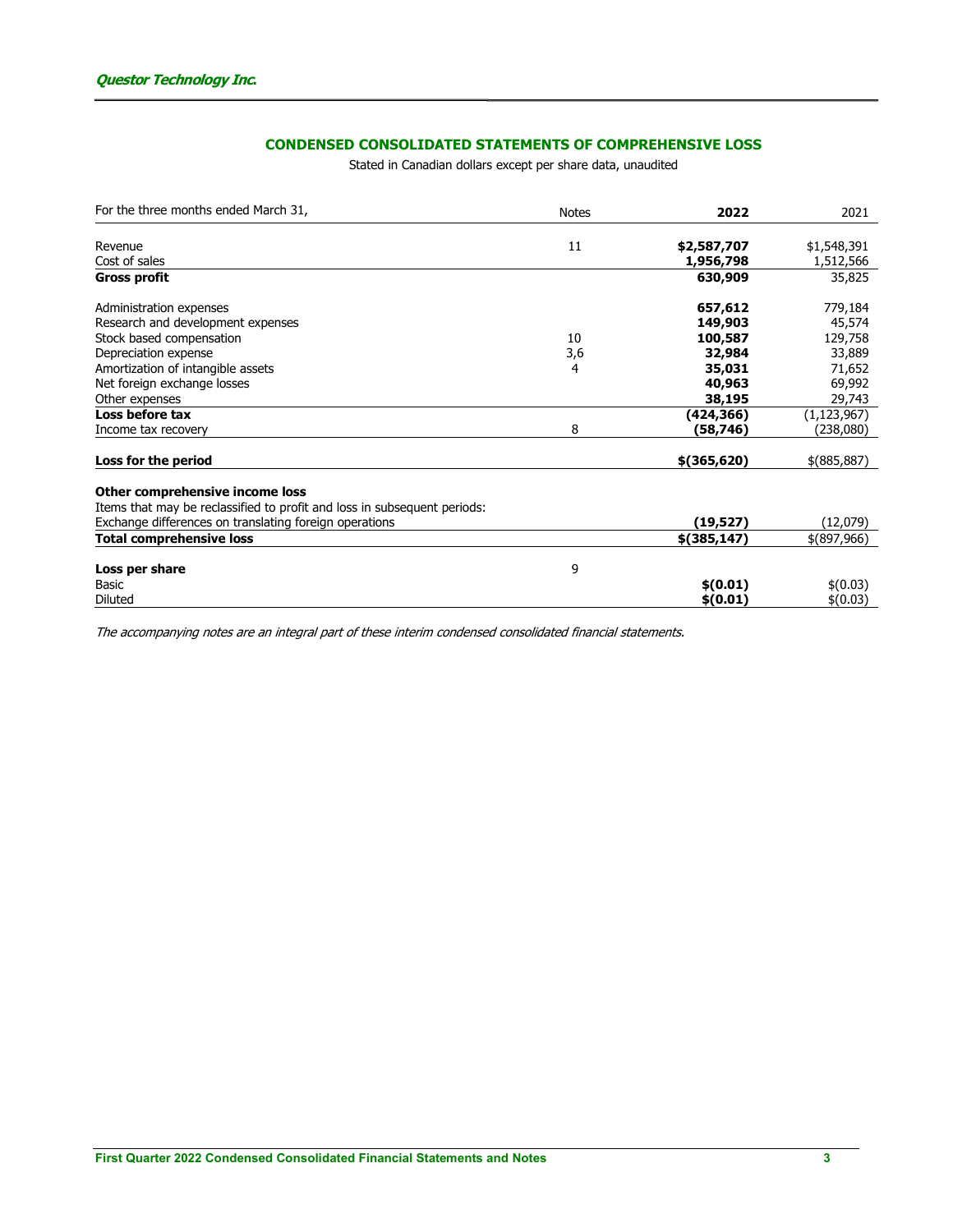# CONDENSED CONSOLIDATED STATEMENTS OF CHANGES IN SHAREHOLDERS' EQUITY

|                                             | <b>Notes</b> | <b>Issued</b><br>capital | Contributed<br><b>Surplus</b> | <b>Retained</b><br><b>Earnings</b> | <b>Cumulative</b><br>Translation<br>Adjustment | <b>Total</b><br><b>Shareholder's</b><br><b>Equity</b> |
|---------------------------------------------|--------------|--------------------------|-------------------------------|------------------------------------|------------------------------------------------|-------------------------------------------------------|
| Balance at December 31, 2021                |              | \$9,093,149              | \$1,472,506                   | \$19,989,517                       | \$(73,091)                                     | \$30,482,081                                          |
| Loss for the period                         |              |                          |                               | (365, 620)                         |                                                | (365,620)                                             |
| <b>Share-based payments</b>                 | 10           |                          | 100,587                       |                                    |                                                | 100,587                                               |
| <b>Stock options exercised</b>              | 10           |                          |                               |                                    |                                                |                                                       |
| <b>Translation of foreign</b><br>operations |              |                          |                               |                                    | (19,527)                                       | (19,527)                                              |
| Balance at March 31, 2022                   |              | \$9,093,149              | \$1,573,093                   | \$19,623,897                       | \$(92, 618)                                    | \$30,197,521                                          |
| Balance at December 31, 2020                |              | \$8,630,146              | \$1,416,169                   | \$23,977,902                       | \$(35,117)                                     | \$33,989,100                                          |
| Loss for the period                         |              |                          |                               | (885, 887)                         |                                                | (885, 887)                                            |
| Share-based payments                        | 10           |                          | 129,758                       |                                    |                                                | 129,758                                               |
| Stock options exercised                     | 10           | 27,511                   | (11,261)                      |                                    |                                                | 16,250                                                |
| Translation of foreign operations           |              |                          |                               |                                    | (12,079)                                       | (12,079)                                              |
| Balance at March 31, 2021                   |              | \$8,657,657              | \$1,534,666                   | \$23,092,015                       | \$(47,196)                                     | \$33,237,142                                          |

Stated in Canadian dollars, unaudited

The accompanying notes are an integral part of these interim condensed consolidated financial statements.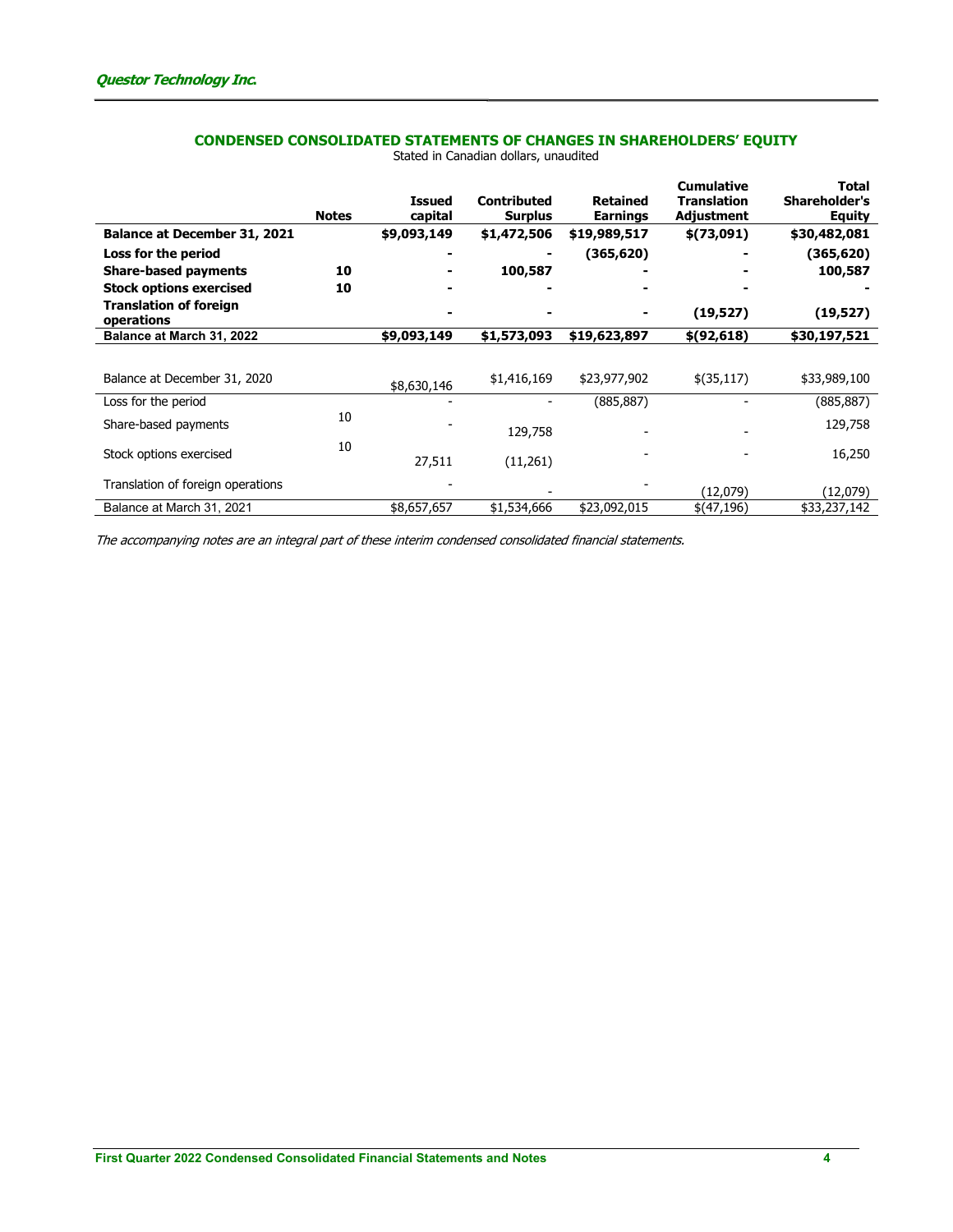# CONDENSED CONSOLIDATED STATEMENTS OF CASH FLOWS

Stated in Canadian dollars, unaudited

| For the three months ended March 31,                    | <b>Notes</b> | 2022          | 2021         |
|---------------------------------------------------------|--------------|---------------|--------------|
| Cash flows from (used in) operating activities          |              |               |              |
| Loss for the period                                     |              | $$$ (365,620) | \$(885,887)  |
| Adjustments for:                                        |              |               |              |
|                                                         |              |               |              |
| Income tax recovery                                     |              | (58, 746)     | (238,080)    |
| Depreciation of property and equipment                  | 3,6          | 539,276       | 510,428      |
| Depreciation of right-of-use assets                     |              | 56,036        | 34,415       |
| Amortization of intangible assets                       | 4            | 35,031        | 71,652       |
| Lease interest                                          | 6            | 7,501         | 5,387        |
| Share-based payments                                    | 10           | 100,587       | 129,758      |
| Movements in non-cash working capital                   |              | 315,771       | (352, 343)   |
| Income tax refund                                       |              | 41,224        | 973          |
| Net cash provided by (used in) operating activities     |              | 671,060       | (723, 697)   |
|                                                         |              |               |              |
| Cash used in investing activities                       |              |               |              |
| Payments for property and equipment                     |              | (18, 033)     | (9, 413)     |
| Payments for intangible assets                          |              | (271, 051)    |              |
| Net cash used in investing activities                   |              | (289, 084)    | (9, 413)     |
| <b>Cash from financing activities</b>                   |              |               |              |
| Proceeds from exercise of stock options                 | 10           |               | 16,250       |
| Receipt of government grants                            | 7            | 801,209       | 120,000      |
| Lease obligations payments                              | 6            | (61, 433)     | (38, 454)    |
| Net cash provided by financing activities               |              | 739,776       | 97,796       |
| Net increase (decrease) in cash                         |              | 1,121,752     | (635, 314)   |
| Cash at beginning of the year                           |              | 14,660,080    | 16,307,029   |
| Effects of exchange rate changes on the balance of cash |              |               |              |
| held in foreign currencies                              |              | (8,581)       | (8, 154)     |
| Cash at end of the period                               |              | \$15,773,251  | \$15,663,561 |

The accompanying notes are an integral part of these interim condensed consolidated financial statements.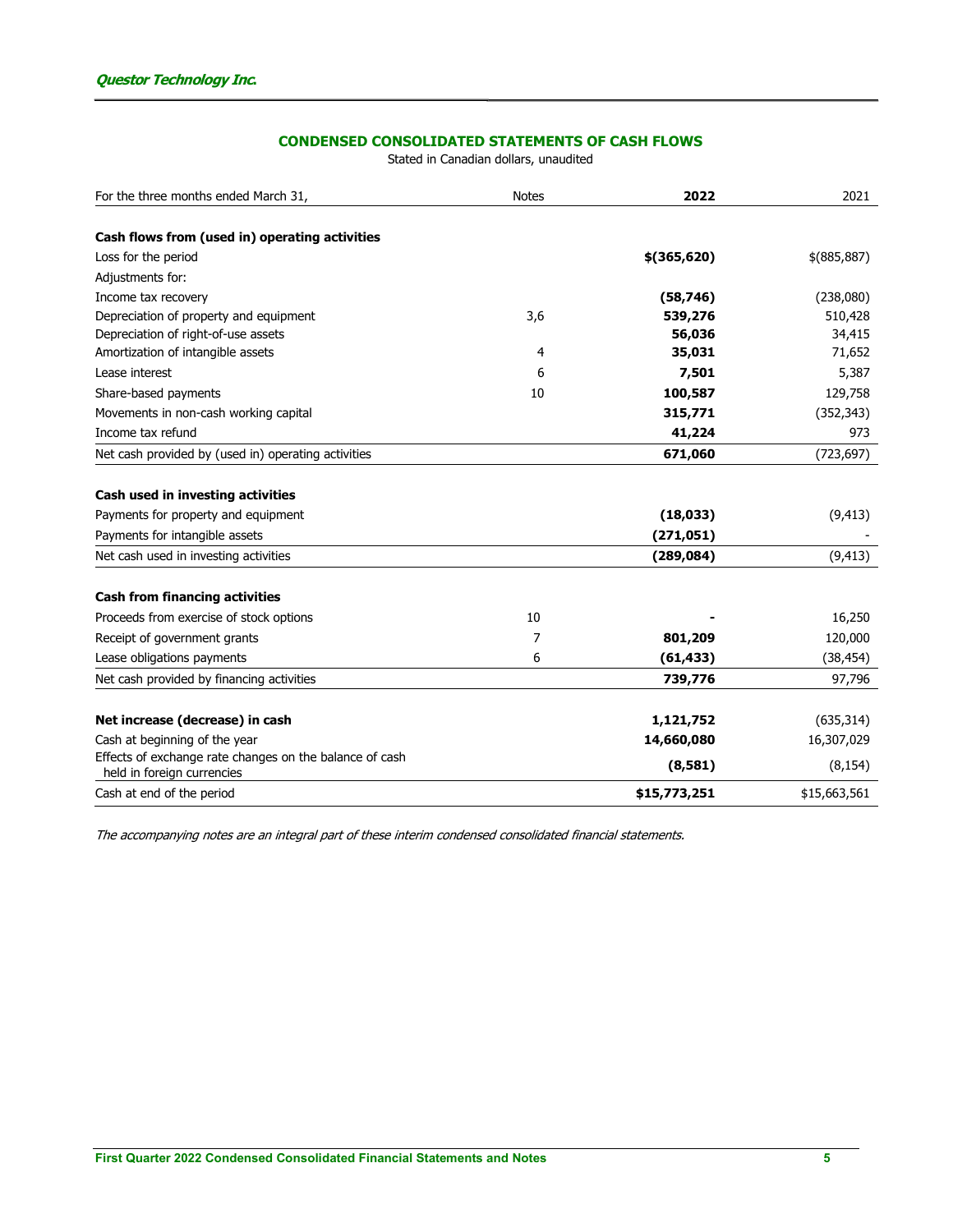### 1. DESCRIPTION OF BUSINESS

Questor Technology Inc., incorporated in Canada under the Business Companies Act (Alberta) is an environmental emissions reduction technology company founded in 1994, with global operations. The Company is focused on clean air technologies that safely and cost effectively improve air quality, support energy efficiency and greenhouse gas emission reductions. The Company designs, manufactures and services high efficiency clean combustion systems that destroy harmful pollutants, including Methane, Hydrogen Sulfide gas, Volatile Organic Hydrocarbons, Hazardous Air Pollutants and BTEX (Benzene, Toluene, Ethylbenzene and Xylene) gases within waste gas streams at 99.99 percent efficiency. This enables its clients to meet emission regulations, reduce greenhouse gas emissions, address community concerns and improve safety at industrial sites. The Company also has proprietary heat to power generation technology and is currently targeting new markets including landfill biogas, syngas, waste engine exhaust, geothermal and solar, cement plant waste heat in addition to a wide variety of oil and gas projects. The Company is also doing research and development on data solutions to deliver an integrated system that amalgamates all of the emission detection data available and demonstrates how Questor's clean combustion and power generation technologies can be used to help clients achieve zero emission targets.

The Company's common shares are traded on the TSX Venture Exchange under the symbol "QST". The address of the Company's corporate and registered office is 2240, 140 –4 Avenue S.W. Calgary, Alberta, Canada, T2P 3N3.

### 2. BASIS OF PREPARATION

#### (a) Statement of ccompliance

These unaudited interim condensed interim consolidated financial statements (the "financial statements") have been prepared in accordance with International Accounting Standard ("IAS") 34, Interim Financial Reporting using accounting policies consistent with International Financial Reporting Standards ("IFRS") as issued by the International Accounting Standards Board ("IASB"). These financial statements are condensed as they do not include all of the information required by IFRS for annual financial statements and therefore should be read in conjunction with the Company's audited consolidated financial statements for the year ended December 31, 2021. All financial information is reported Canadian dollars, unless otherwise noted.

These financial statements were authorized for issue by the Company's Board of Directors on May 25, 2022.

#### (b) Basis of measurement

These financial statements have been prepared on the historical cost basis except for certain financial instruments that have been measured at fair value.

Certain comparative figures in the condensed consolidated notes to the financial statements have been reclassified to conform to the current year's presentation.

### (c) Accounting policies

The accounting policies adopted in the preparation of the interim condensed consolidated financial statements are consistent with those followed in the preparation of the consolidated financial statements as of and for the year ended December 31, 2021.

There are standards and interpretations that are issued, but not yet effective, however the Company does not expect them to have any significant impact on the Company's financial statements in the future periods.

#### (d) Significant accounting estimates and judgements

The preparation of the interim condensed consolidated financial statements in accordance with IFRS requires management to make judgments, estimates and assumptions that affect the reported assets, liabilities, revenues, expenses and the disclosure of contingencies. Actual results may differ significantly from these estimates. A description of the significant accounting judgements, estimates and assumptions are set out in annual audited financial statements for the year ended December 31, 2021.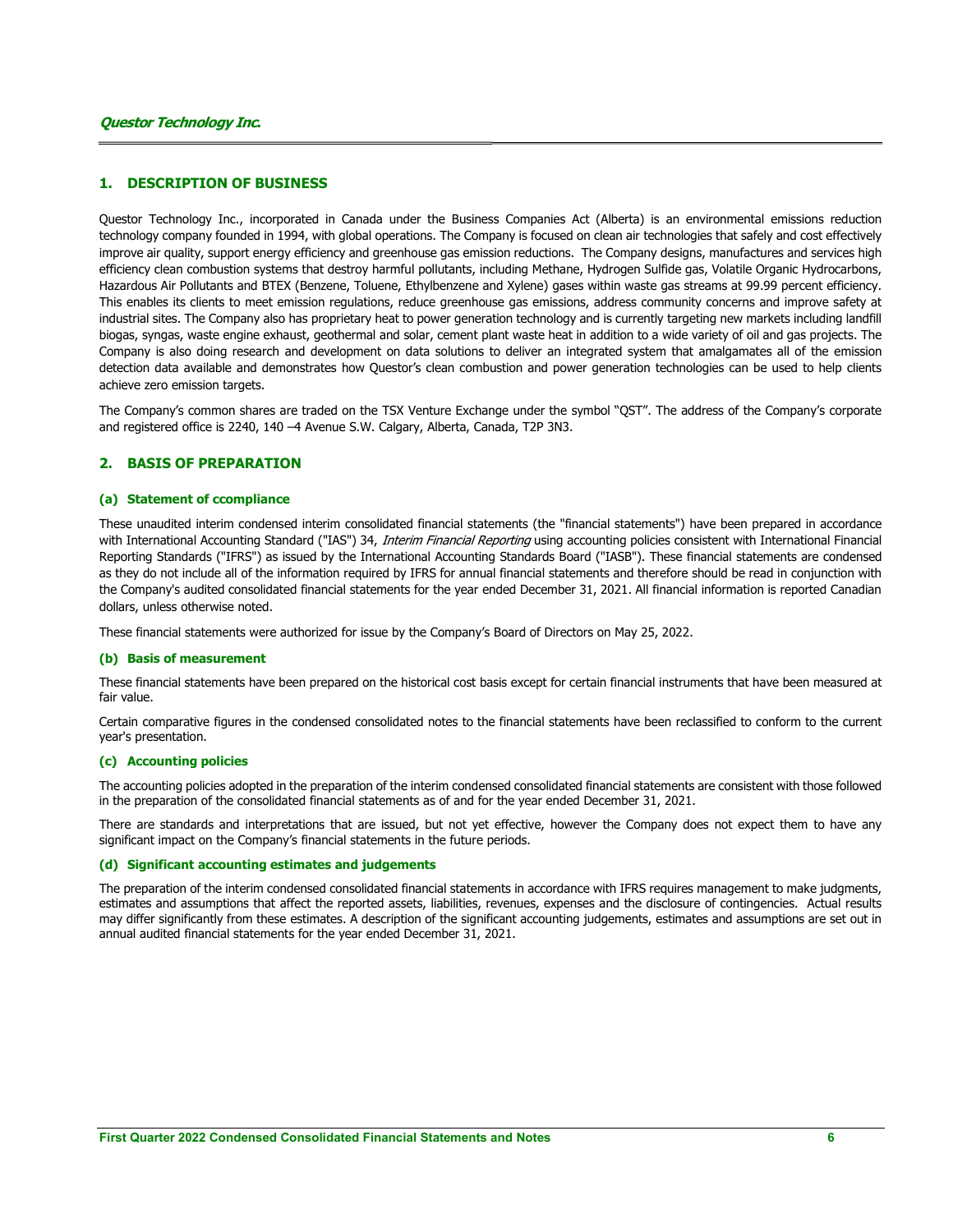# 3. PROPERTY AND EQUIPMENT

|              |                  | <b>Office</b>       |              |
|--------------|------------------|---------------------|--------------|
| Rental       | Light vehicles,  | equipment &         |              |
| trailers     | equipment        | <i>improvements</i> | Total        |
| \$21,862,198 | \$1,272,587      | \$335,171           | \$23,469,956 |
|              | 16,688           | 1,345               | 18,033       |
|              | (11, 573)        | (371)               | (11,944)     |
| \$21,862,198 | \$1,277,702      | \$336,145           | \$23,476,045 |
|              |                  |                     |              |
| \$8,687,657  | \$779,951        | \$212,413           | \$9,680,021  |
|              |                  |                     |              |
| 483,372      | 46,759           | 2,131               | 532,262      |
|              |                  | 7,014               | 7,014        |
|              | (7,607)          | (113)               | (7,720)      |
| \$9,171,029  | \$819,103        | \$221,445           | \$10,211,577 |
|              |                  |                     |              |
| \$13,174,541 | \$492,636        | \$122,758           | \$13,789,935 |
| \$12,691,169 | \$458,599        | \$114,700           | \$13,264,468 |
|              | incinerators and | tools &             | leasehold    |

## 4. INTANGIBLE ASSETS

| Cost                            | Heat to power<br>development | Software and<br>data system | <b>Patents and</b><br>other | <b>Total</b> |
|---------------------------------|------------------------------|-----------------------------|-----------------------------|--------------|
| Balance at December 31, 2021    | \$2,544,547                  | \$238,010                   | \$359,034                   | \$3,141,591  |
| <b>Additions</b>                | 271,051                      | -                           |                             | 271,051      |
| Balance at March 31, 2022       | \$2,815,598                  | \$238,010                   | \$359,034                   | \$3,412,642  |
| <b>Accumulated Amortization</b> |                              |                             |                             |              |
| Balance at December 31, 2021    | \$1,811,166                  | \$19,834                    | \$352,393                   | \$2,183,393  |
| Amortization                    | 14,440                       | 19,834                      | 757                         | 35,031       |
| Balance at March 31, 2022       | \$1,825,606                  | \$39,668                    | \$353,150                   | \$2,218,424  |
| <b>Carrying Amounts</b>         |                              |                             |                             |              |
| Balance at December 31, 2021    | \$733,381                    | \$218,176                   | \$6,641                     | \$958,198    |
| Balance at March 31, 2022       | \$989,992                    | \$198,342                   | \$5,884                     | \$1,194,218  |

In the first quarter of 2022, the Company capitalized costs of \$271,051 (\$nil in the first quarter of 2021) associated with its waste heat to power project that is being partially funded by Sustainable Development Technology Canada ("SDTC") (see note 7). The Company has also expensed certain administrative costs relating to this waste heat to power project and other research and development project costs that do not yet meet the criteria for capitalization in the amount of \$149,903 in 2021 (\$45,574 in the first quarter of 2021).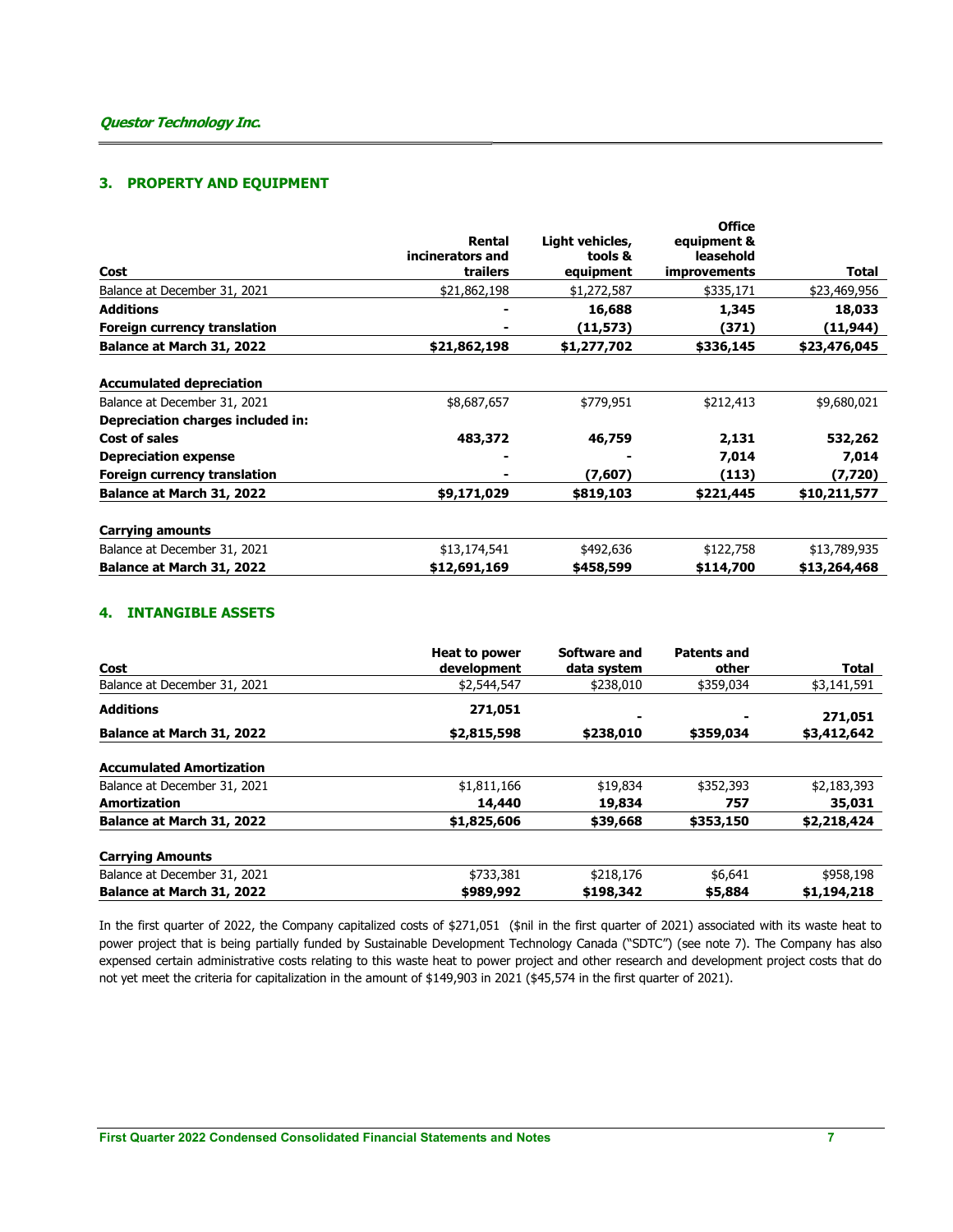## 5. BORROWING FACILITIES

#### (a) Operating Loan Facility

As of March 31, 2022, the Company has in place a revolving demand operating loan facility, which is available to a maximum of \$1,000,000 (December 31, 2021 - \$1,000,000), subject to specified margin requirements. The revolving demand operating loan bears interest at bank prime plus 1 percent per annum (December 31, 2021 – bank prime plus 1 percent). Up to \$100,000 (December 31, 2021 - \$100,000) of this loan is available to secure the issue of letters of credit and/or letters of guarantee for suppliers. No amounts were drawn as of March 31, 2022 or December 31, 2021.

### (b) Capital Loan Facility

The capital loan facility was secured to assist in the financing of capital expenditures. The facility makes available a revolving demand capital loan to a maximum of \$5,000,000 (December 31, 2021 - \$5,000,000). The revolving demand capital loan bears interest at bank prime plus 1.25 percent per annum. No amounts were drawn as of March 31, 2022 or December 31, 2021.

The capital loan is available by way of multiple advances by delivery of a required notice to the bank. The initial advance, to a maximum amount of 60 percent of net book value ("NBV"), can be made available and completed based on the NBV of existing fixed assets. Fixed assets are defined as rental fleet, equipment and vehicles/trailers.

Subsequent advances are to be supported by a true and complete summary of capital expenditures, to a maximum amount of 100 percent of costs incurred.

The combined advances of the capital loan facility cannot, at any time, exceed 60 percent loan to value ("LTV") of the combination of: i) NBV of fixed assets, as per the most recent fiscal year-end financial reporting; and, ii) the aggregate amount of all invoices funded under the capital loan facility subsequent to the most recent fiscal year end reporting but prior to updated reporting being received. Should advances exceed 60 percent LTV, the Company is to pay down the capital loan by an amount equal to or greater than that which is required to reduce LTV to less than or equal to 60 percent, based on the then most recent reporting.

### (c) Borrowing Facilities

All of the borrowing facilities have financial tests and other covenants customary for these types of facilities. At the end of each fiscal quarter the Company's debt-to-tangible-net-worth must be less than 2.5 and the Company's working capital ratio must be greater than 1.25. At the end of each fiscal year, Questor's debt service coverage ratio must be in excess of 1.25. The Company was in compliance with the borrowing facilities covenants as at March 31, 2022 and December 31, 2021. No amounts have been drawn on the borrowing facilities as of March 31, 2022 or December 31, 2021.

None of the borrowing facilities are subject to standby fees and there is no specified facility expiration or renewal date. The Company has provided a general security agreement and an assignment of insurance proceeds as security.

### 6. RIGHT-OF-USE ASSETS AND LEASE OBLIGATIONS

The Company's leasing activities comprise buildings and yard leases.As at March 31, 2022, the carrying amounts of the Company's recognized right-of-use assets are \$527,913 (December 31, 2021- \$587,541). The following table sets out the movement in the lease obligations:

| <b>Lease Obligations</b> |  |
|--------------------------|--|
|                          |  |

| 339,493   |
|-----------|
| \$225,975 |
|           |
| \$565,468 |
| (4, 195)  |
| (61, 433) |
| 7,501     |
|           |
| \$623,595 |
|           |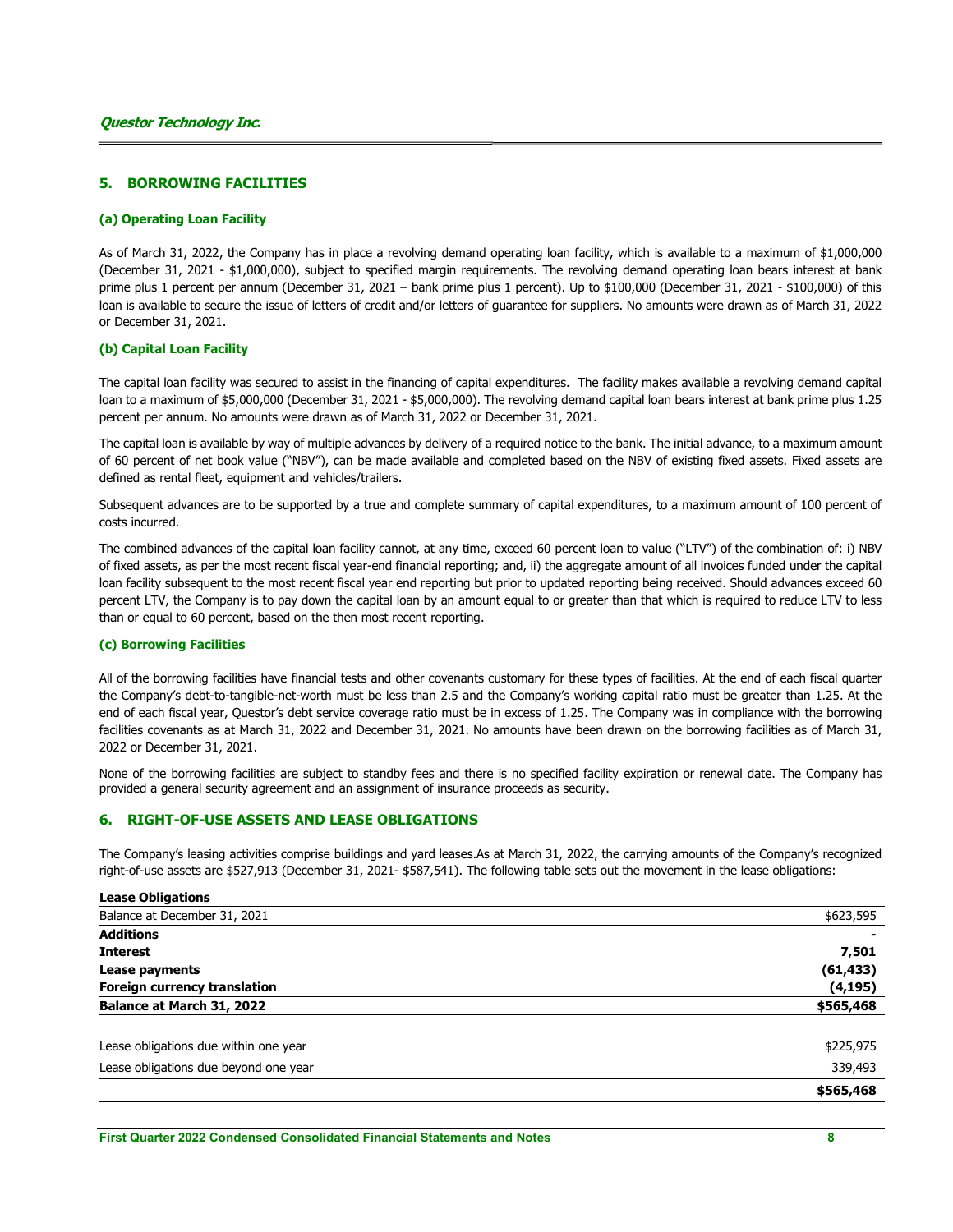## 7. GOVERNMENT GRANTS AND DEFERRED GRANT BENEFITS

### (a) Western Economic Diversification Grant

| Balance at December 31, 2021 | \$716,927 |
|------------------------------|-----------|
| <b>Additions</b>             |           |
| <b>Accretion</b>             | 21,723    |
| Repayments                   |           |
| Balance at March 31, 2022    | \$738,650 |
| Current portion              | 80,400    |
| Long-term portion            | 638,250   |
|                              | \$738,650 |

### (b) Deferred grant benefits

|                                      | <b>Alberta</b><br><b>Innovates</b> | <b>Sustainable</b><br><b>Development</b><br><b>Technology</b><br>Canada | Western<br><b>Economic</b><br><b>Diversification</b> | <b>Total</b>        |
|--------------------------------------|------------------------------------|-------------------------------------------------------------------------|------------------------------------------------------|---------------------|
| Balance at December 31, 2021         | \$13,982                           | \$ -                                                                    | \$249,259                                            | \$263,241           |
| <b>Additions</b><br>Recognized       | ٠<br>(13,982)                      | 750,209                                                                 | (21,723)                                             | 750,209<br>(35,705) |
| Balance at March 31, 2022            | \$-                                | \$750,209                                                               | \$227,536                                            | \$977,745           |
| Current portion<br>Long-term portion | $\overline{\phantom{a}}$           | 750,209                                                                 | 92,872<br>134,664                                    | 843,081<br>134,664  |
|                                      | \$-                                | \$750,209                                                               | \$227,536                                            | \$977,745           |

## 8. TAXES

Income tax expense is recognized based on Management's best estimate of the weighted average annual effective income tax rate expected for the full financial year. There is no current income tax expense or recovery recognized for the three months ended March 31, 2022.

## 9. ISSUED CAPITAL

The Company is authorized to issue an unlimited number of common shares. As of March 31, 2022 the Company has 27,761,858 shares issued and outstanding (December 31, 2021 - 27,761,858).

| For the three months ended March 31,                        | 2022          | 2021          |
|-------------------------------------------------------------|---------------|---------------|
| Loss for the period                                         | $$$ (365,620) | $$$ (885,887) |
| Weighted average number of common shares, basic and diluted | 27,761,858    | 27,423,453    |
| Basic and diluted loss per share                            | \$(0.01)      | \$(0.03)      |

The calculation of diluted loss per share for the period ended March 31, 2022 and March 31, 2021 excludes the effects of Stock Options and PSU's and RSU's, as their impacts would be anti-dilutive.

## 10. SHARE-BASED PAYMENTS

The Company has a stock option plan, restricted share unit plan and performance share unit plan for the directors, officers, consultants and key employees and affiliates of the Company. Total share-based payment costs associated with these plans for three months ended March 31, 2022 were \$100,587 (2021 - \$129,758).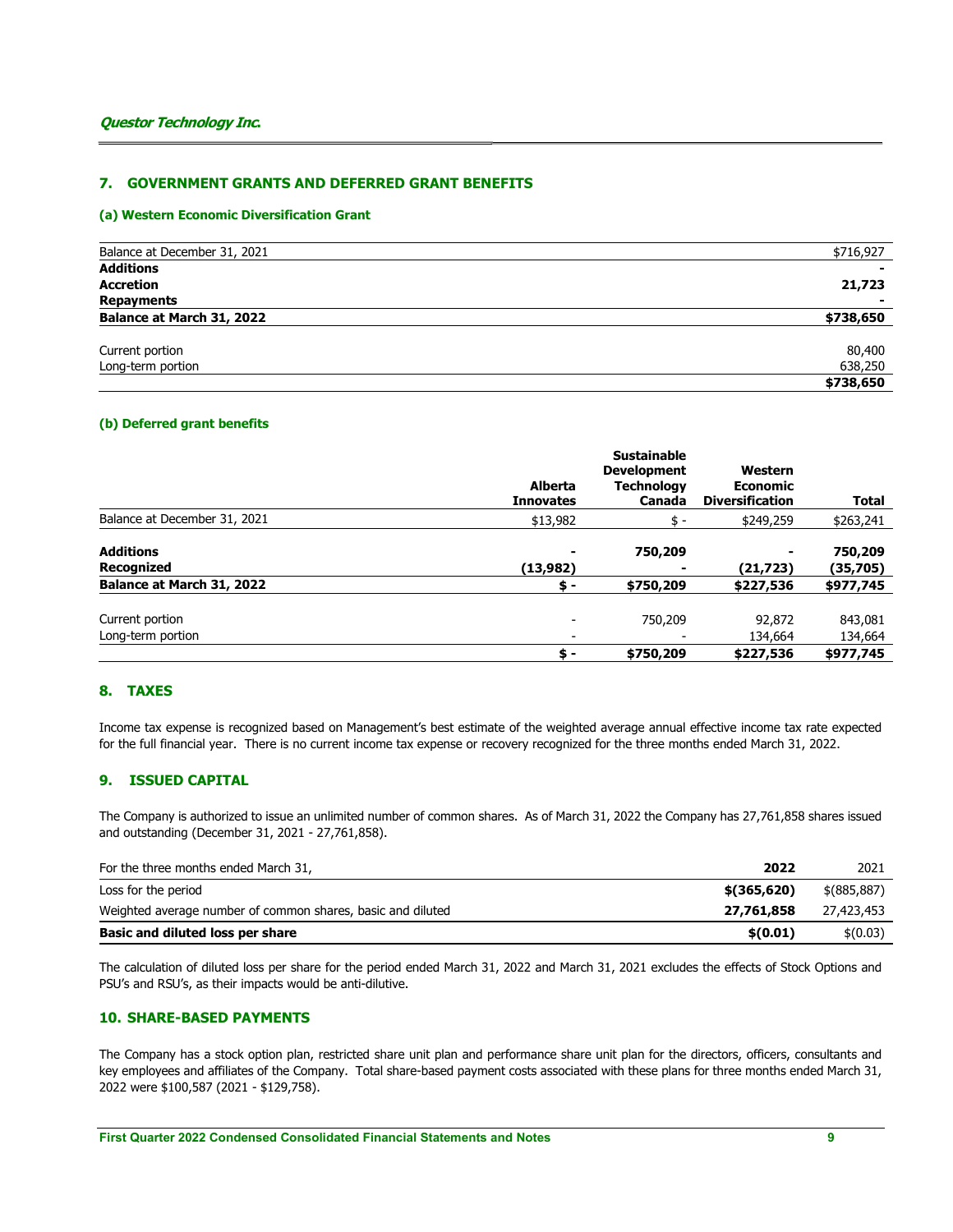### (a) Stock options

The following table provides a continuity of the Company's stock option plan in units.

|                                      | <b>Number</b>  | <b>Exercise</b><br>price $(1)$ |
|--------------------------------------|----------------|--------------------------------|
| Balance at December 31, 2021         | 317,625        | 3.28                           |
| Granted                              | -              |                                |
| <b>Forfeited</b>                     | (2,250)        | 5.09                           |
| <b>Exercised</b>                     | $\blacksquare$ | $\overline{\phantom{a}}$       |
| Balance at March 31, 2022            | 315,375        | 3.27                           |
| <b>Exercisable at March 31, 2022</b> | 235,375        | 3.05                           |

 $(1)$  Weighted average.

#### (b) Performance Share Unit and Restricted Share Unit Plan

The following table provides a continuity of the Company's PSU&RSU plan in units.

|                              | <b>PSUs</b> | <b>RSU's</b> |
|------------------------------|-------------|--------------|
| Balance at December 31, 2021 | 173,453     | 362,735      |
| $G$ ranted $(1)$             | -           | 30,000       |
| <b>Forfeited</b>             | -           | (27, 074)    |
| Settled                      | -           |              |
| Balance at March 31, 2022    | 173,453     | 365,661      |
|                              |             |              |

(1) On February 4, 2022, the Company granted 30,000 RSU's to an employee at a fair value of \$1.45 per unit.

## 11. REVENUE BY GEOGRAPHIC SEGMENT

The Company reports its financial results as one reportable segment as this is how the financial information is reviewed by the chief decision makers of the Company. The following table provides information regarding revenue on a geographic basis as determined by the location of the customer or third party.

| For the three months ended March 31, 2022 | Canada      | <b>United States</b> | <b>Consolidated</b> |
|-------------------------------------------|-------------|----------------------|---------------------|
| <b>Equipment sales</b>                    | \$1,825,593 | \$7,702              | \$1,833,295         |
| <b>Equipment rentals</b>                  |             | 597,754              | 597,754             |
| <b>Equipment service &amp; repairs</b>    | 20,811.00   | 135,847              | 156,658             |
|                                           | \$1,846,404 | \$741,303            | \$2,587,707         |
|                                           |             |                      |                     |
| For the three months ended March 31, 2021 | Canada      | <b>United States</b> | Consolidated        |
| Equipment sales                           | \$829,348   | \$61,140             | \$890,488           |
| Equipment rentals                         |             | 542,260              | 542,260             |
| Equipment service & repairs               | 43,605      | 72,038               | 115,643             |
|                                           | \$872,953   | \$675,438            | \$1,548,391         |

The following table provides information regarding the location of the Company's non-current assets on a geographic basis.

| <b>Intangible assets</b> |                       |
|--------------------------|-----------------------|
| As at                    | <b>March 31, 2022</b> |
| Canada                   | \$1,194,218           |
| United States            |                       |
|                          | \$1,194,218           |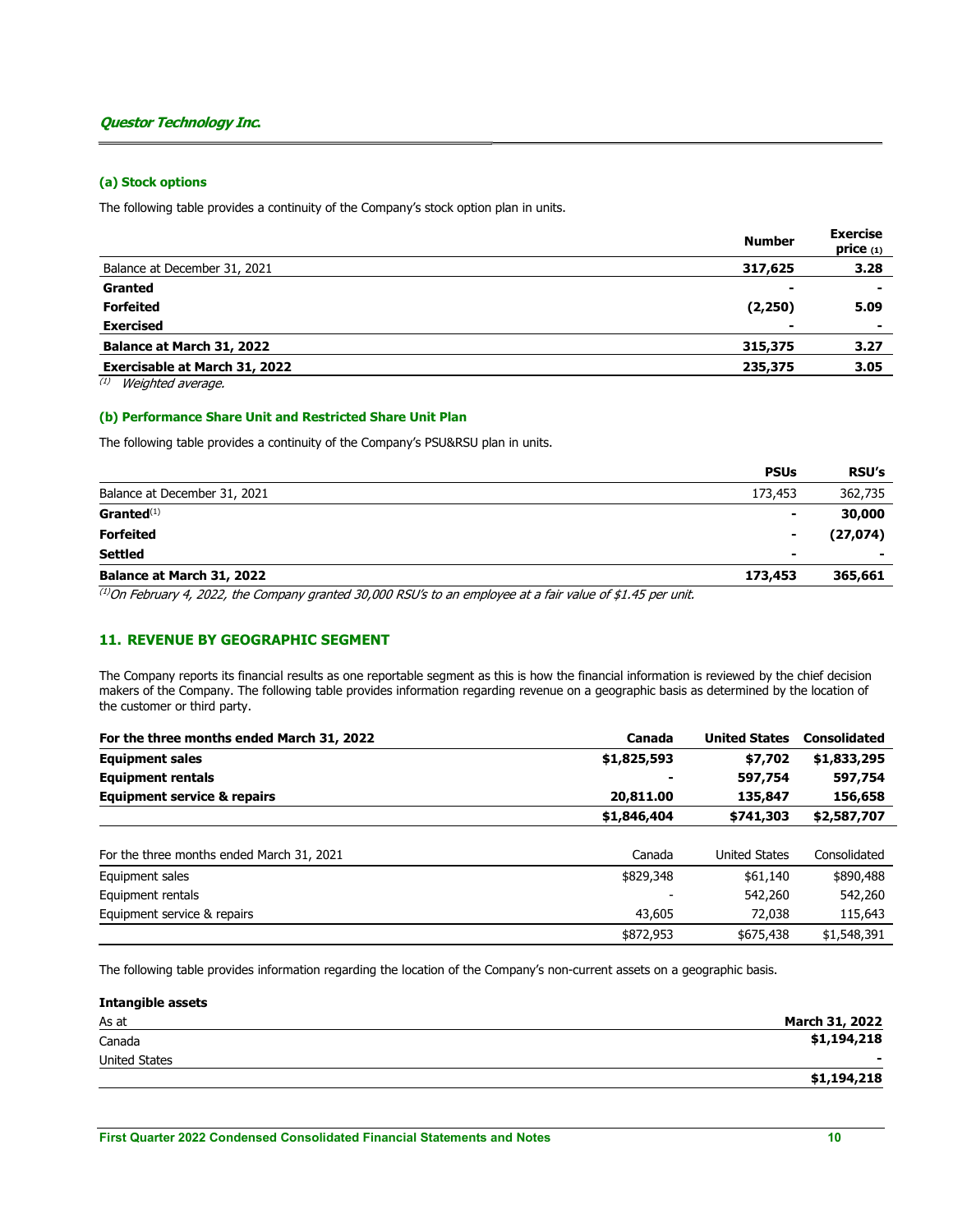#### Property and equipment and right of use assets

| As at         | March 31, 2022 |
|---------------|----------------|
| Canada        | \$903,876      |
| United States | 12,888,505     |
|               | \$13,792,381   |

### 12. FINANCIAL RISK MANAGEMENT

The Company's financial instruments consist of cash and cash equivalents, trade, contract assets and other receivables, trade payables, accrued liabilities and provisions, and a repayable government grant. The Company did not hold any derivative financial instruments during the period.

#### Fair values

The carrying amounts of the current financial assets and current financial liabilities recognized in the Company's consolidated financial statements at the end of each reporting period approximate their fair value due to their short period to maturity except for the repayable government grant. Judgment is required in interpreting market data to develop the estimates of fair value. These estimates are not necessarily indicative of the amounts we could realize in current markets. The fair value of the government grant is determined based on market-based prices and is classified as Level 2 on the fair value hierarchy.

#### Credit risk

Credit risk arises from the potential that one or more counterparties fail to meet their obligations.Substantial amounts of the Company's trade and contract receivables, which relate to the Company's revenues, are with customers in the oil and gas industry and are subject to normal industry credit risks. The Company mitigates this risk through its credit policies and practices including the use of credit limits and approvals, and by monitoring the financial condition of its customers. Payment terms with customers vary by contract. Standard payment terms are 30 days from invoice date.

At March 31, 2022, the Company's receivables greater than 90 days includes an amount of \$816,500 related to delays in commissioning three waste heat to power facilities in Mexico. While the customer has a contractual obligation to pay for the work, the remaining payment is not due until commissioning is completed. The Company has letters of credit in place to cover the amount owing, therefore the balance has been excluded from the estimated credit loss calculation. Subsequent to March 31, 2022, the Company has made significant progress towards completing the commissioning of the waste heat to power facilities in Mexico. All of the remaining equipment is in Mexico and the Questor team is on site completing pre-commissioning activities. Questor's partners are scheduled to join the team in June for the final start up. The letters of credit supporting the outstanding trade receivables of \$0.9 million are being extended to June 30, 2022.

The Company is also exposed to the risk of dependence on a few customers for a significant amount of the Company's revenue. The Company notes that equipment sales revenue which comprises a significant portion of total revenue, generally relates to a small number of customers each year but these customers change each year. The Company bills and collects equipment revenue throughout the contract which reduces collection risk. There is a concentration of rental and related service repair revenue. For the three months ended March 31, 2022, there were two customers who comprised 82 percent of total rental, service and repair revenue (March 31, 2021 – 37 percent).

#### Liquidity risk

The Company mitigates its liquidity risk by maintaining adequate banking and credit facilities and monitoring its forecast and actual cash flows. The Company may also adjust its capital spending to maintain liquidity. The Company has positive net working capital as of March 31, 2022 of \$16,096,435 (December 31, 2021 - \$16,274,715).

#### Foreign currency risk

The Company is exposed to foreign exchange risk associated with foreign operations where assets, liabilities, revenue and costs are denominated in US dollars. The impact of this exposure is recorded as a cumulative translation adjustment in other comprehensive income. The net foreign exchange impact for the three months ended March 31, 2022 is a loss of \$19,527.

The Company is also exposed to the impact of foreign currency fluctuations in its Canadian operations on sales and purchases of products and services from vendors primarily in the United States which resulted in a foreign exchange loss of \$40,963 for the three months ended March 31, 2022. The Company mitigates some of the foreign currency risk by keeping a US dollar bank account to receive US payments and fund US dollar purchases.